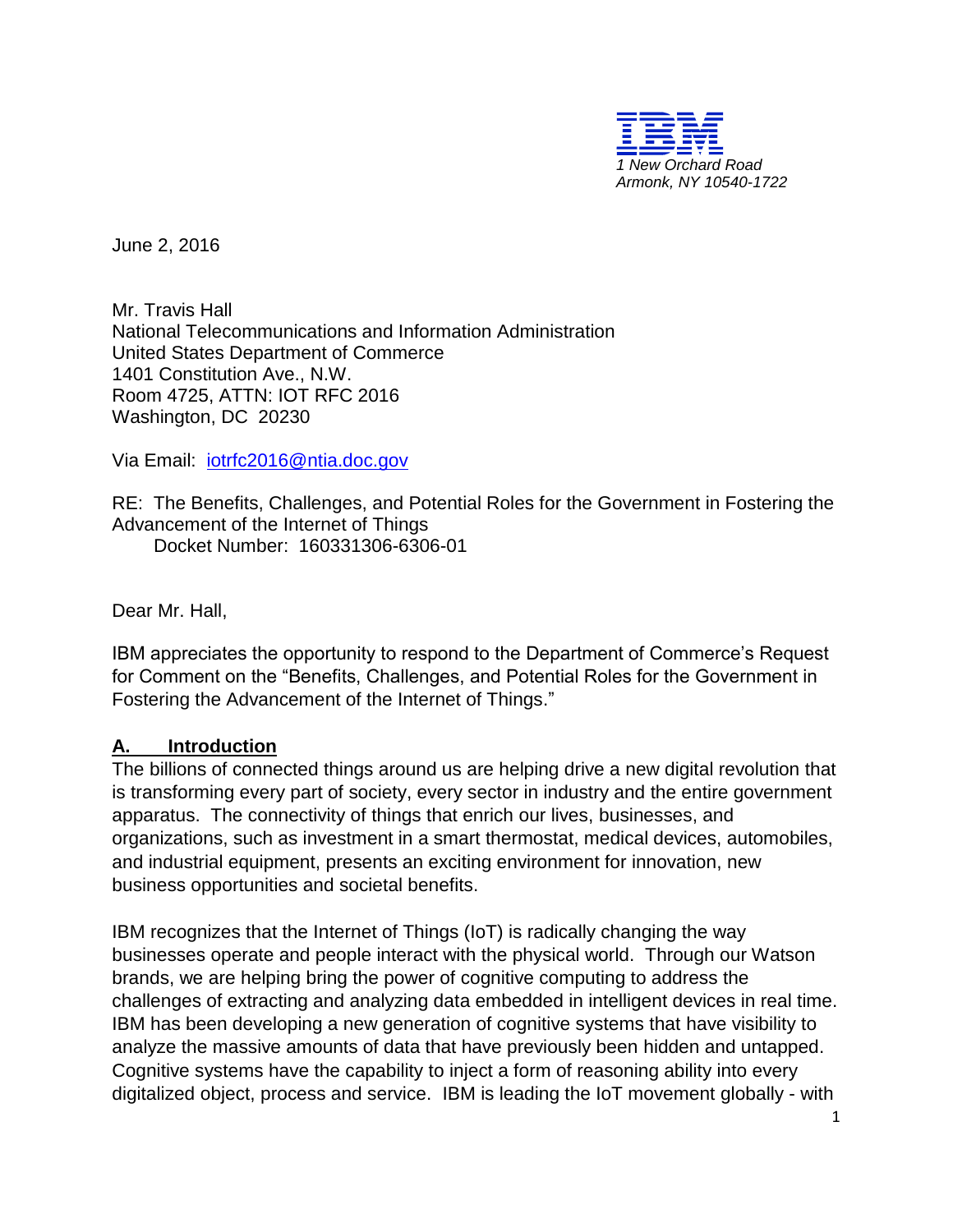750 IoT patents, 300 researchers dedicated to IoT and, 9 global client experience centers. IBM is a trusted provider with leading IoT and security expertise and we are actively engaged with our clients to seize the opportunities that IoT presents across industries around the world. Thus, we have the practical experience with IoT to provide what we hope will be a helpful point of view on the government's role in fostering its advancement.

IBM's responses to the Department of Commerce's specific questions are in Section B (Responses) below. We answered only the questions to which we felt we could lend value and expertise. Before addressing those specific questions, however, we would like to set forth a few themes, which we believe should guide the Department of Commerce's general analysis of IoT:

## 1. Governments should adopt a "wait-and-see" approach before introducing any IoTspecific regulation.

The pace of IoT-related development is extraordinary as exemplified by the innovations in cognitive computing. Many of the issues that IoT raises, such as privacy of peoples' information, are already addressed by existing laws and regulations, and stakeholders are already working to understand how these existing frameworks should apply to IoT. Because the technology and use cases in this space are rapidly evolving, prematurely imposing regulations could stifle innovation. IBM proposes the Department of Commerce consider that any existing gaps in regulations could be worked through in the marketplace via contracting, self-regulatory frameworks, open standards and competition.

International cooperation amongst governments to identify common areas of interest, discourage broad data localization policies and enable standardization priorities would benefit emerging technologies, including IoT. It would also avoid fragmentation and future disagreements that would hamper opportunities for companies to scale IoT solutions world-wide.

2. Policymakers should encourage security and privacy by design, not only to promote flexibility in creating IoT solutions but also to optimize security and privacy protections. Government should not mandate the details of such implementations.

The threats faced by organizations change daily, and the threats confronted by one industry sector can be significantly different than those faced by another. Given the constantly evolving nature of cyber-threats, responding to them requires great speed and agility, practical risk-based management, and innovative defensive measures. A set of security and privacy principles is better able to keep up with the challenges to and changes of technology in the marketplace than any given set requirement. It is not about just flexibility in creating the IoT solution itself, but the ability to quickly adapt on security and privacy. The NIST Cybersecurity Framework, developed in tandem by the government and private sector, illustrates that rather than dictate specific technologies,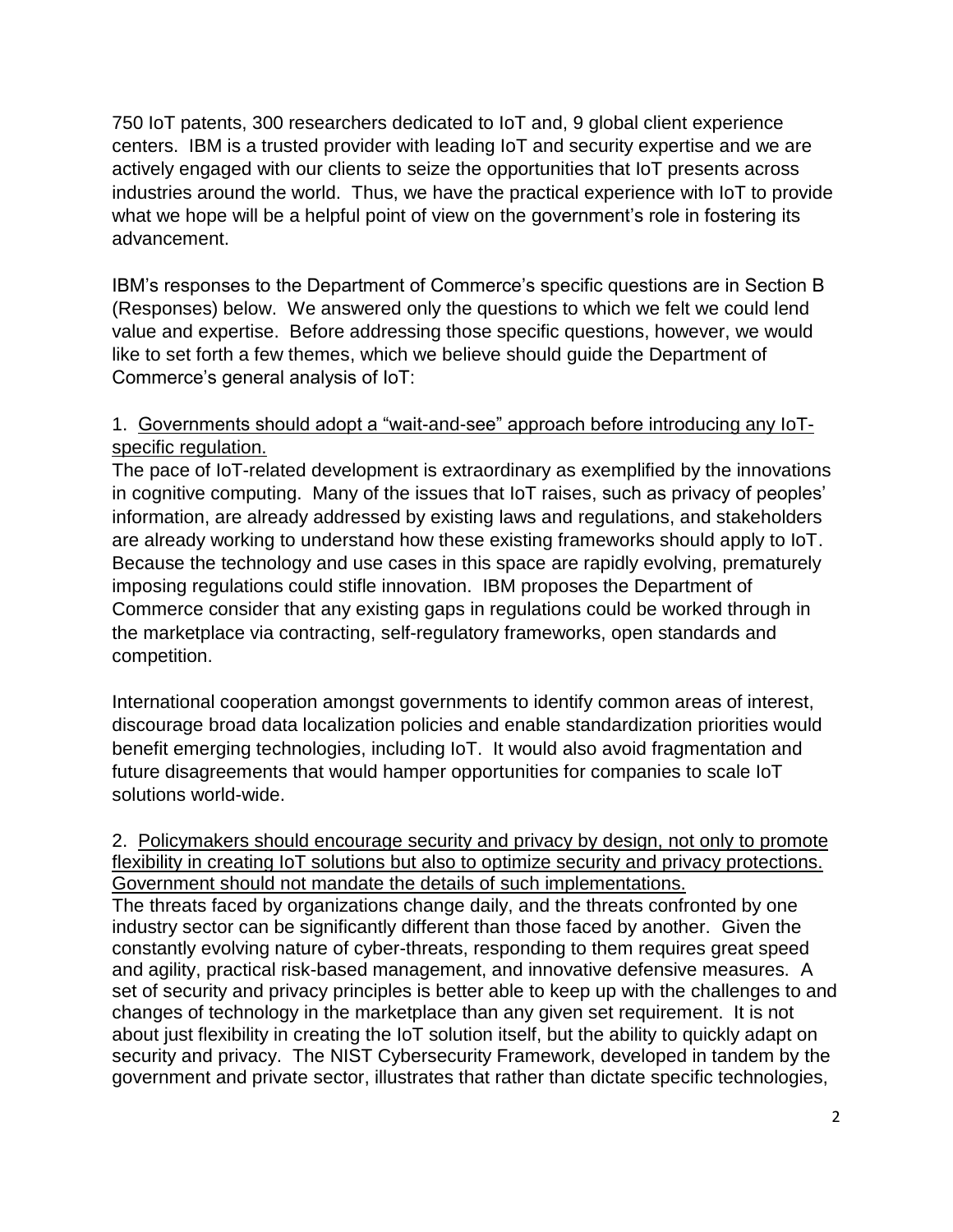measures or outcomes, the Framework establishes a common language for organizations to evaluate their cybersecurity posture and to identify and prioritize opportunities to improve it. Because the Framework is designed to be adaptable to organizations of different types and sizes, it can be customized to an individual organization depending on its risk profile, resources, and needs. IBM believes the NIST Cybersecurity Framework public private partnership is an example of a reasonable and foundational model going forward for policymakers to utilize for discussions around securing IoT architectures and systems and privacy.

Standards organizations (e.g.: ISO, NIST, Industrial Internet Consortium (IIC), Open Interconnect Consortium (OIC), ETSI, AIOTI), including several of which IBM is a member, have already been discussing best practices for security and privacy by design for IoT. Many of these practices are not new to IoT, but are recognized development and deployment practices that have been created and refined even before the rise of IoT.

3. Governments should protect the free flow of data to support the growth of IoT. Data is the lifeblood of the global economy. In today's connected world, international commerce simply cannot function without constant streams of data flowing across borders. The free movement of data allows U.S. companies of all sizes and in all industries to bring new innovations to global markets, driving investment, growth and job creation. Cross border data flows particularly enable small and medium-sized enterprises (SMEs), to compete in the global economy. Access to digital products and services, such as cloud applications, provides smaller companies with cutting edge services at competitive prices, enabling them to participate in global supply chains and directly access customers in foreign markets.

Unfortunately, governments around the world are considering or are already imposing digital trade barriers. Both U.S. companies and those in countries with localization requirements have a lot to lose if these barriers are not addressed. To support the growth of IoT and the continued competitiveness of the U.S. economy, the U.S. Government should aggressively protect cross border data flows through bilateral and plurilateral trade agreements. The Trans Pacific Partnership (TPP) includes new and innovative disciplines protecting the legitimate flow of data across borders. The Trans-Atlantic Trade and Investment Partnership (TTIP) and the Trade in Services Agreement (TiSA) provide important opportunities to build upon these TPP disciplines and help right the "rules of the road" for future trade agreements. Specifically, these agreements must include binding provisions protecting cross border data flows and preventing "data localization" through requirements to use local data centers. In any event, privacy and security considerations in IoT systems can be addressed without data localization.

4. "Open" is key for IoT adoption. The task of connecting billions of devices among a multitude of stakeholders is complex, to say the least. Open standards in terms of connectivity of devices and networks is critical, and it will enable interoperability. Open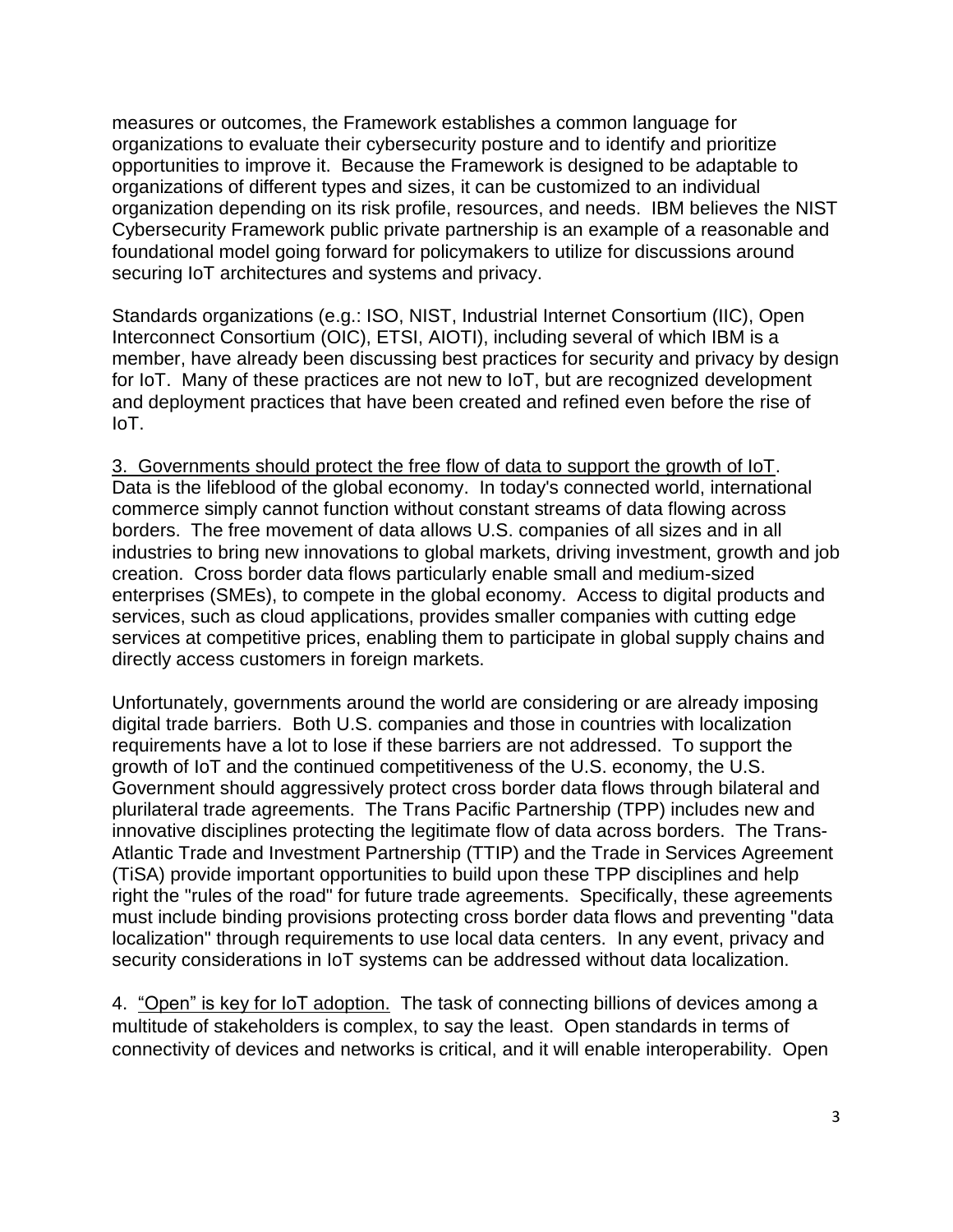source tools and capabilities enable a wide range of people and companies to enter the market and IoT ecosystem.

5. Promote innovation and competition. This is an exciting and transformative time given the advent of IoT. Many of the possibilities and challenges that come with this technology are still unknown. Accordingly, when new issues arise as IoT matures, it is important that the governmental response to such issues remains open to flexibility and encourages continued innovation and competition.

# **B. Responses**

1. *Are the challenges and opportunities arising from IoT similar to those that governments and societies have previously addressed with existing technologies, or are they different, and if so, how?*

# Similar Challenges

- System interoperability: System interoperability the ability of "things" to communicate with each other clearly and efficiently - is always a challenge that must be addressed in technology. Because the IoT is a more complex and widely spread system, interoperability is fundamentally important for the IoT ecosystem to grow.
- Security: Security has always been critical to any technology. The rise of IoT heightens that importance due to the closer coupling of digital and physical environments that IoT provides.
- Privacy: Just as existing law and principle have been brought to bear on previous technological advances, existing approaches will remain relevant to IoT. For example, safeguarding privacy will require privacy and security by design throughout the product and systems development lifecycle. At the same time, principles must evolve with technology; notice-and-choice is a frequently discussed example. Because new IoT implementations will raise new issues, a principles-based approach through specific design processes will produce better results for both privacy and innovation than new, IoT specific requirements that will likely have unforeseen and unintended consequences.
- Liability: Liability risks relevant to IoT are not new or specific to IoT. While IoT technologies create interdependencies between multiple product developers, service providers, data users and end users, these interdependencies already are present for other existing types of technology that are included in complex supply chains. Thus, there are existing legal frameworks to address liability in these contexts. We do not see a need for new "IoT" liability rules. An additional complexity could be created with fully autonomous systems, such as self-driving cars, but also here it is important to carefully assess the situation and identify problems before moving forward with developing new rules or modernizing existing rules.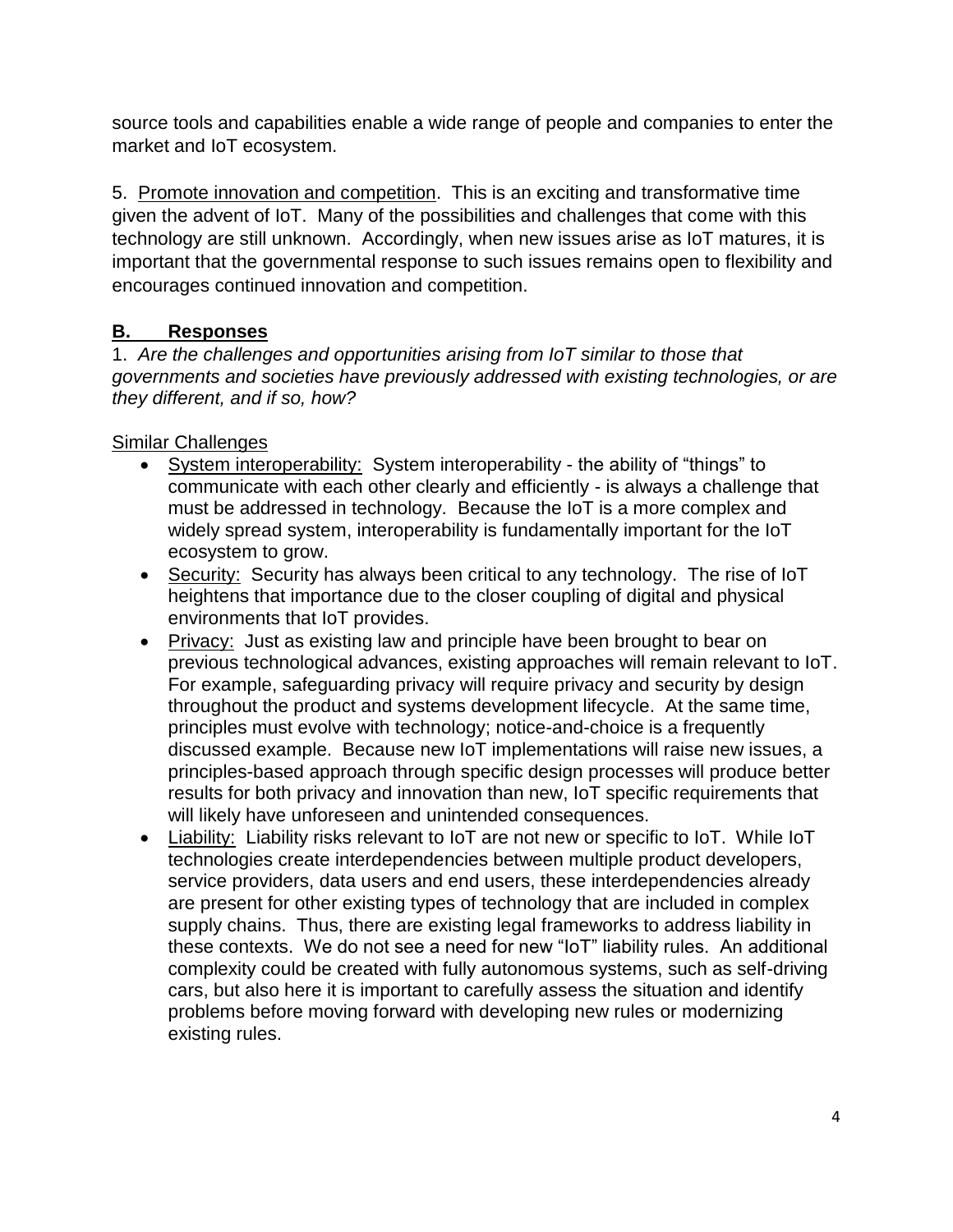## Different Challenges

- Security: IoT definitely expands the scope of security issues that companies and end users now have to confront. A world of connected things makes the devices, the data they produce and use, and the systems and applications that support them, potential attack points for malicious actors. Potential attacks include obtaining private or confidential data, manipulating or controlling devices, or confusing or denying service to applications that use and supply data within IoT systems. The risks for IoT systems that support manufacturing, energy, transportation, and other industrial sectors of the economy, are even more challenging. As industrial things become connected to the Internet to enable broader visibility, control, and condition based maintenance, these industrial things also become potential targets of attacks. To summarize, the points on different security challenges are:
	- o More devices (systems/endpoints/nodes)
	- $\circ$  Those devices have a wide range of characteristics (e.g. low to high processing capacity, small to large memory and power consumption limitations)
	- o More data, and new kinds of data
	- o Devices are directly connected to and can directly change a physical environment

To help protect these systems, the system and those responsible for it must understand how that data will move – from device to device, across data centers, and even across borders – and develop security and privacy protocols that will reliably collect and protect data in a manner that appropriately manages risk and achieves compliance with regulatory obligations. Existing standards groups, such as ISO, NIST, ETSI and CERT provide excellent support in recommending approaches for secure processing and handling of data as well as handling vulnerabilities, security incident responses and incident disclosures. Existing and in-progress guidelines, recommendations, and standards, coupled with business and industry groups such as Information Sharing and Analysis Centers (ISACs), should be used to continue to innovate and extend security into IoT systems.

#### Different opportunities

IoT technologies offer numerous new and different opportunities than existing technologies. We provide a few examples here.

 Cognitive IoT: Cognitive systems are those that understand, reason, learn, and propose action and that are intended to augment and expand the scale of human expertise. In contrast to some characterizations of artificial intelligence, these systems do not replace human expertise. The traditional approach to programmable computing – in which data is shepherded through a series of predetermined, if/then processes to arrive at outcomes – cannot process the degree and kind of data needed to fulfill the promise of IoT. Programmable systems thrive on prescribed scenarios using predictable data. This rigidity limits their usefulness in addressing many aspects of a complex, fast-paced world where the value of data decreases exponentially every second it goes unused. Rather than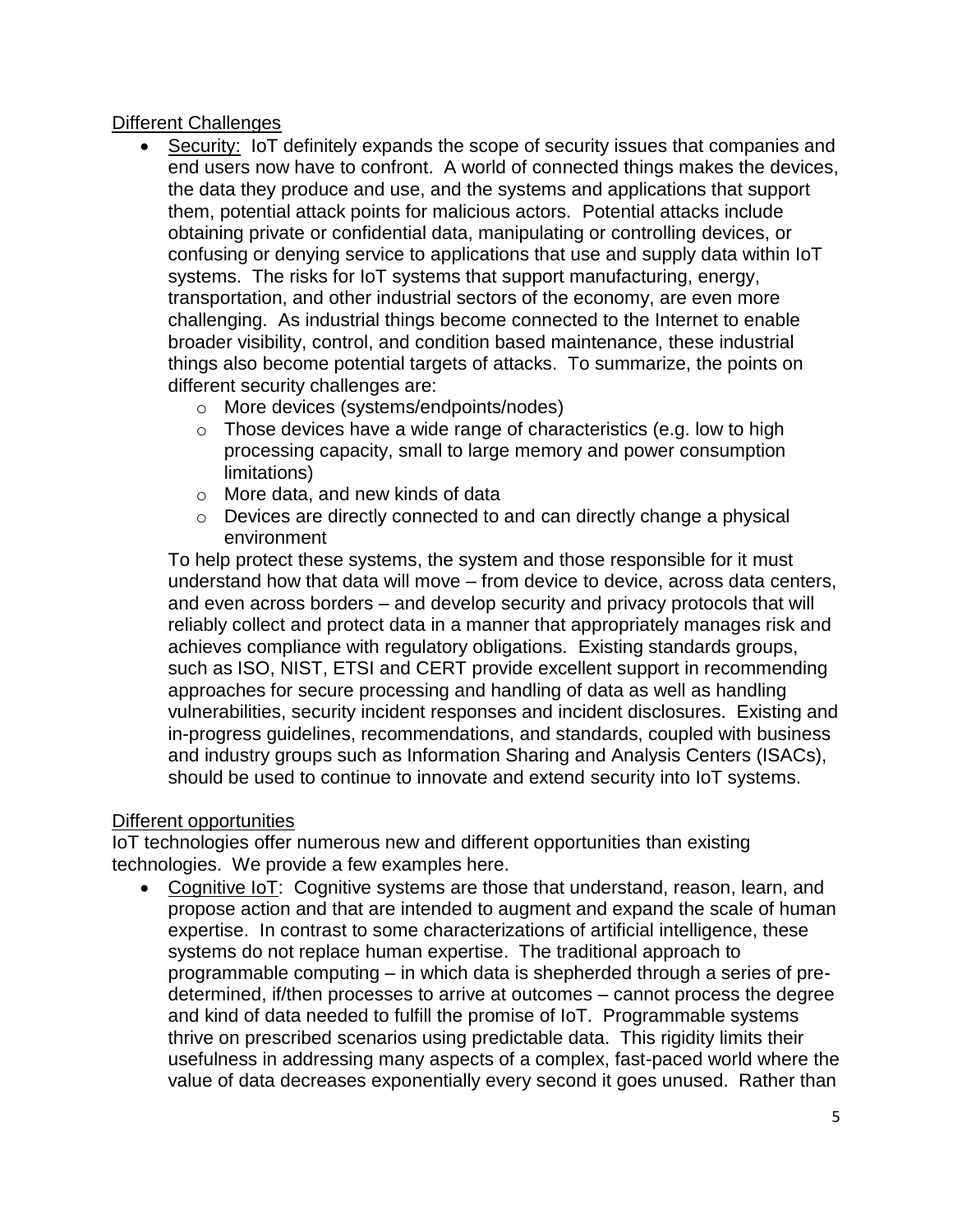being explicitly programmed, cognitive systems learn from interactions with humans and their experiences with their environment. This enables them to keep pace with the volume, complexity, and unpredictability of information generated by the IoT. In addition, cognitive systems can make sense of the 80 percent of the world's data that computer scientists call "unstructured" – like videos, audio, even blogs and social media.<sup>1</sup> Unstructured data is data in a format that requires some type of interpretation in order to reveal the information found within it. One of the powerful elements of cognitive computing and cognitive IoT is applying machine-based interpretation of IoT sampled data (i.e. unstructured data) and revealing information from that data. That means we are now able to illuminate aspects of the IoT that were previously invisible – patterns and insight culled from disparate sources – allowing people to make more informed decisions.

 Blockchain: Use of blockchain technology can also be applied to IoT applications. Blockchain is a technology for a new generation of transactional applications that establishes security, trust, accountability and transparency while streamlining business processes. A blockchain has three main components.

1) A network or group of parties, where members of that network or group transact business.

2) A shared ledger in which every transaction in the network is permanently recorded. Each member possesses a copy of the encrypted ledger and once a transaction is recorded it is virtually impossible to manipulate because each transaction must be validated by all or a majority of the members. In fact, cryptography and digital signatures are used to prove identity and gate access to the shared ledger.

3) A set of defined transactions which run in the blockchain network. This is the digital representation of the terms of an agreement.

IoT applications can be integrated into the blockchain transactions to automatically fulfill the terms of the agreement, which members have agreed to, without human intervention.

For example, equipment manufacturers, parts suppliers, and maintenance companies might create a blockchain-based system for holistically managing all of the collective handling of parts and components used and serviced. With real time IoT data from connected IoT devices, the group can automate the execution of transactions based on the agreement among its suppliers. All of the suppliers will share the exact same information about a new equipment model – every step in the process of planning, designing, assembling, delivering and maintaining it. One of the key capabilities of the blockchain is the ability to maintain a record of

<sup>1</sup> Holzinger, Andreas; Stocker, Christof; Ofner, Bernhard; Prohaska, Gottfried; Brabenetz, Alberto; Hofmann-Wellenhof, Rainer (2013). "Combining HCI, Natural Language Processing, and Knowledge Discovery - Potential of *IBM Content Analytics as an Assistive Technology in the Biomedical Field". In Holzinger, Andreas; Pasi, Gabriella. Human-Computer Interaction and Knowledge Discovery in Complex, Unstructured, Big Data. Lecture Notes in Computer Science. Springer. pp. 13–24. [doi:](https://en.wikipedia.org/wiki/Digital_object_identifier)[10.1007/978-3-642-39146-0\\_2.](https://dx.doi.org/10.1007%2F978-3-642-39146-0_2) [ISBN](https://en.wikipedia.org/wiki/International_Standard_Book_Number) [978-3-642-39146-0.](https://en.wikipedia.org/wiki/Special:BookSources/978-3-642-39146-0)*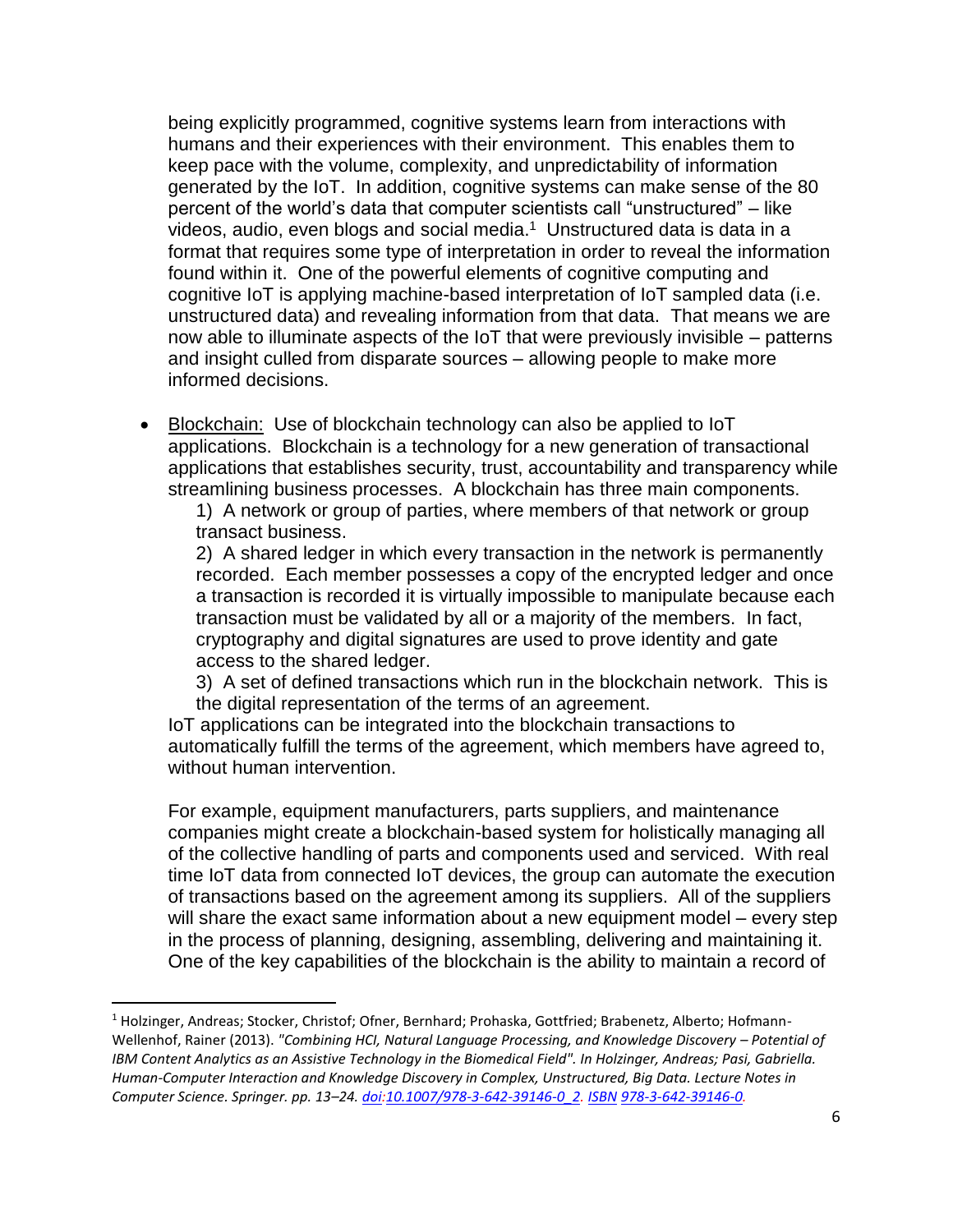the history of all transactions in a way that cannot be manipulated. This history can not only help resolve any disputes that may arise but can also help to demonstrate compliance with government regulations as well as internal rules and processes.

*a). What are the novel technological challenges presented by IoT relative to existing technological infrastructure and devices, if any? What makes them novel?* 

Autonomous Products: Fully autonomous "things", like self-driving cars and robots, present novel safety challenges related to security, connectivity and availability. If human oversight and management of a device is not possible, then the device should be designed to be "hardened" and protected in order to mitigate against the risk of hackers, interoperability problems, and down-time. This is necessary in order to protect the physical safety of people and the environment in the vicinity of the device. IoT devices and systems should be designed to gracefully degrade their level of service as well as recover, and be prepared for changes, all without requiring human assistance. Even when devices are disconnected from a network, they need to be designed to be secure and to operate for their intended purpose. Further, IoT devices must be able to detect attacks and take appropriate actions to defend against such attacks.

*b). What are the novel policy challenges presented by IoT relative to existing technology policy issues, if any? Why are they novel? Can existing policies and policy approaches address these new challenges, and if not, why?*

A primary challenge to policy is to assess and clarify the application of existing regulations to IoT, and only develop minimum regulations necessary to fill any gaps needed to promote privacy, safety and security while fostering innovation and competition. The global nature of the digital environment highlights a need for interoperability and consensus on regulations and standards which allow for world-wide usage and deployment.

*c). What are the most significant new opportunities and/or benefits created by IoT, be they technological, policy, or economic?*

IoT is fundamentally changing the way businesses create value, companies compete and partner, and consumers experience the world. On their digital transformation journeys, companies are digitizing transactions, interactions, and much of our physical world, opening new opportunities for insight, relevance, and innovation. The Internet of Things has made the leap from conceptual to actual.

• Size and Scope: Nearly 13 billion connected devices will grow to over 29 billion by 2020.<sup>2</sup> These devices improve our everyday lives with personalized, responsive experiences and generate valuable data and insight that will help

l

<sup>&</sup>lt;sup>2</sup> IDC,"Worldwide and Regional Internet of Things 2014-2020 Forecast Update by Technology Split," Doc #252330, Publish date: Nov 2014. <http://www.idc.com/getdoc.jsp?containerId=252330>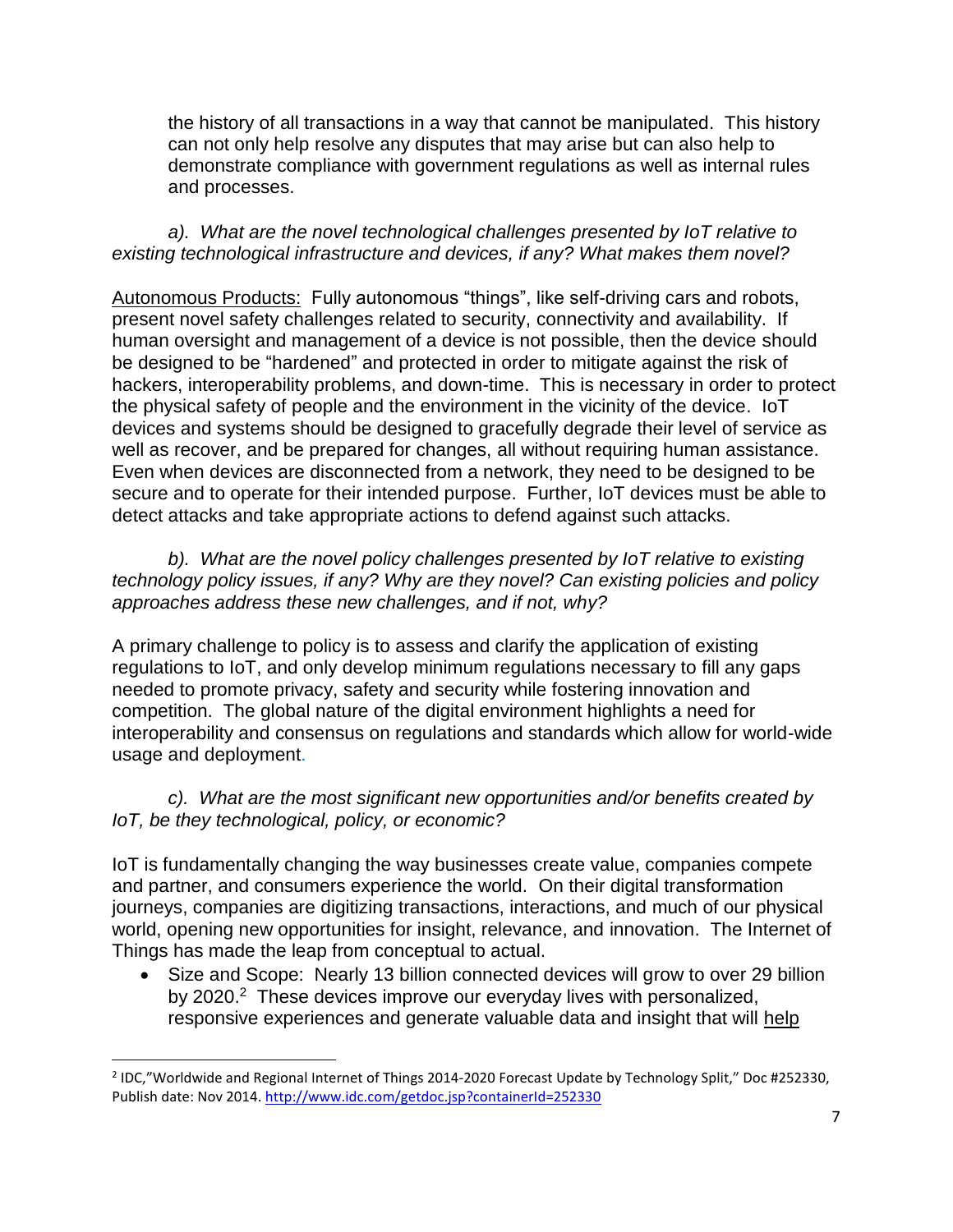solve problems at a global scale.

- Measurable value: Data from IoT will yield insights that drive economic value of more than \$11 trillion by 2025.<sup>3</sup> B2B users will generate 70% of this value, mostly through operational efficiency gains from initiatives like smart factories and connected supply chains. IoT enables better decisions and, where appropriate, automated actions.
- Rapid Adoption: 82% of enterprise decision makers say IoT is either strategic or transformative to their industry.<sup>4</sup> Industry disruption is beginning and will accelerate as connected objects become active participants in our economy. IoT adoption will spur new business models, turning more companies into technology and services companies.

By bringing together the physical and digital worlds, the IoT vastly expands the reach and impact of information technology. With this phenomenon comes an enormous surge of data. IoT data is growing twice as fast as social and computergenerated data—and yet most IoT data is never acted upon – thereby presenting a data challenge. 5 It may be too big and expensive to store and move, may need to stay out of the cloud for legal or other reasons, may be too complex to analyze and act on in real-time, and too challenging to combine with other data sets such as weather. Cognitive overcomes the limits of programmable computing and will be able to keep pace with the IoT complexity and data growth. More devices means more sensor data to process from multiple feeds and to look simultaneously at multiple streams of data – activity that is just not feasible for humans. This requires computation in order to sort out and summarize information so that it can be readily acted upon. Some examples are:

A car that adapts itself to individual driving style and current road conditions; A building that manages its temperature, lighting, and power consumption to save energy;

Factory equipment that predicts its own service needs and requests maintenance to avoid downtime;

A retail store that provides shoppers with customized offers and enhanced shopping experience;

A transportation system that anticipates demand, avoids congestion, keeps travelers informed, and improves safety.

2*. The term "Internet of Things," and related concepts have been defined by multiple organizations, including parts of the U.S. Government such as NIST and the FTC, through policy briefs and reference architectures.<sup>6</sup> What definition(s) should we use in* 

 $\overline{\phantom{a}}$ 

6 Federal Trade Commission, *Internet of Things: Privacy and Security in a Connected World*, FTC (Jan 2015),

[https://www.ftc.gov/system/files/documents/reports/federal-trade-commission-staff-report-november-2013](https://www.ftc.gov/system/files/documents/reports/federal-trade-commission-staff-report-november-2013-workshop-entitled-internet-of-things-privacy/150127iotrpt.pdf) [workshop-entitled-internet-of-things-privacy/150127iotrpt.pdf;](https://www.ftc.gov/system/files/documents/reports/federal-trade-commission-staff-report-november-2013-workshop-entitled-internet-of-things-privacy/150127iotrpt.pdf) Abdella Battou, *CPS PWG: Reference Architecture*,

<sup>&</sup>lt;sup>3</sup> [Unlocking the potential of the Internet of Things.](http://www.mckinsey.com/insights/business_technology/the_internet_of_things_the_value_of_digitizing_the_physical_world) McKinsey & Company. June 2015

<sup>4</sup> IDC,"Worldwide and Regional Internet of Things 2014-2020 Forecast Update by Technology Split," Doc #252330, Publish date: Nov 2014[. http://www.idc.com/getdoc.jsp?containerId=252330](http://www.idc.com/getdoc.jsp?containerId=252330)

<sup>5</sup> [Unlocking the potential of the Internet of Things.](http://www.mckinsey.com/insights/business_technology/the_internet_of_things_the_value_of_digitizing_the_physical_world) McKinsey & Company. June 2015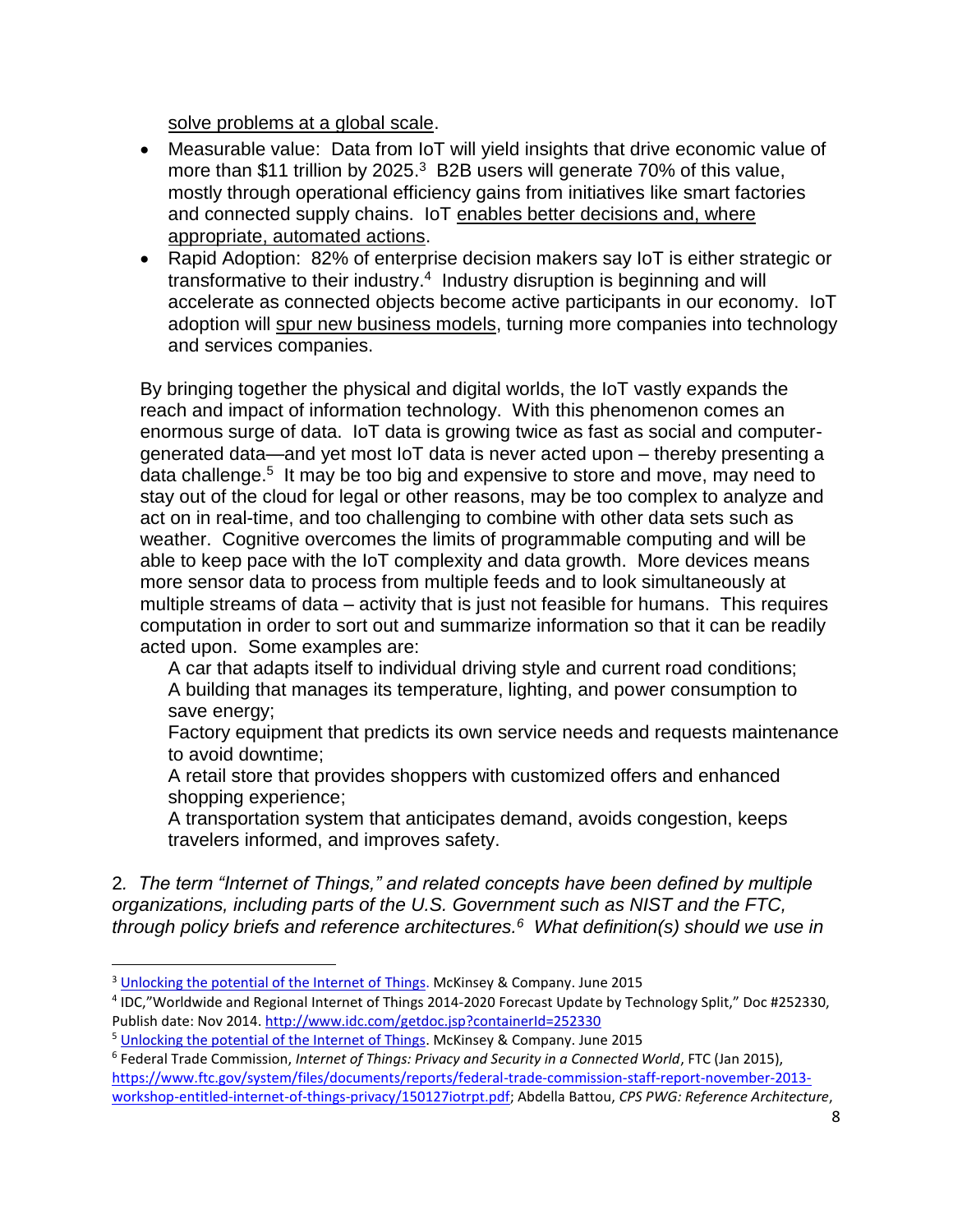#### *examining the IoT landscape and why?*

The use of connected devices crosses and touches numerous industries and disciplines, including both consumer facing and industrial facing applications, resulting in many ways to characterize IoT. This is also illustrated with NIST and FTC definitions. At IBM, we refer to the Internet of Things, or IoT, as the growing range of Internetconnected devices that capture or generate an enormous amount of data every day along with the applications and services used to interpret, analyze, predict and take actions based on the information received. For consumers, these devices include mobile phones, sports wearables, home heating and air conditioning systems, vehicles, and more. In an industrial setting, these devices and sensors can be found in manufacturing equipment, the supply chain, and in-vehicle components.<sup>7</sup>

3*. With respect to current or planned laws, regulations, and/or policies that apply to IoT: a). Are there examples that, in your view, foster IoT development and deployment, while also providing an appropriate level of protection to workers, consumers, patients, and/or other users of IoT technologies?*

Trade Policy: For the first time under the 2015 Trade Priorities and Accountability Act, the United States Trade Representative is required to negotiate protections for U.S. companies against data localization requirements in trade agreements. As noted earlier in this submission, cross border data flows are critical to the ability of U.S. companies in all sectors to operate and compete in the global economy. Requirements to localize data and computing facilities undermine data-driven innovation and increase barriers for global companies that rely on data to operate and compete. Ensuring that future trade agreements include protections against these requirements is vital to U.S. competiveness, particularly in the field of IoT.

Existing legal frameworks: As stated previously, many of the issues related to privacy and liability are already addressed by existing frameworks and is premature for governments to adopt IoT-specific regulations.

 Privacy: Existing federal and state regulations, as well as those bearing on certain types of data, already robustly regulate the handling and protection related to end users' private information and provide recourse for data breaches. Further regulation in this area is not needed and, if IoT-specific regulation is imposed while IoT technology is at the nascent stage, such actions could stifle innovation. At the same time, improvement to existing laws and regulations could benefit IoT as well (e.g. a federal data breach law with preemption).

National Institute of Standards and Technology (accessed March 9, 2016), [http://www.nist.gov.cps/cpspwg\\_refarch.cfm](http://www.nist.gov.cps/cpspwg_refarch.cfm)

<sup>7</sup> <http://www.ibm.com/internet-of-things/learn/library/what-is-iot/>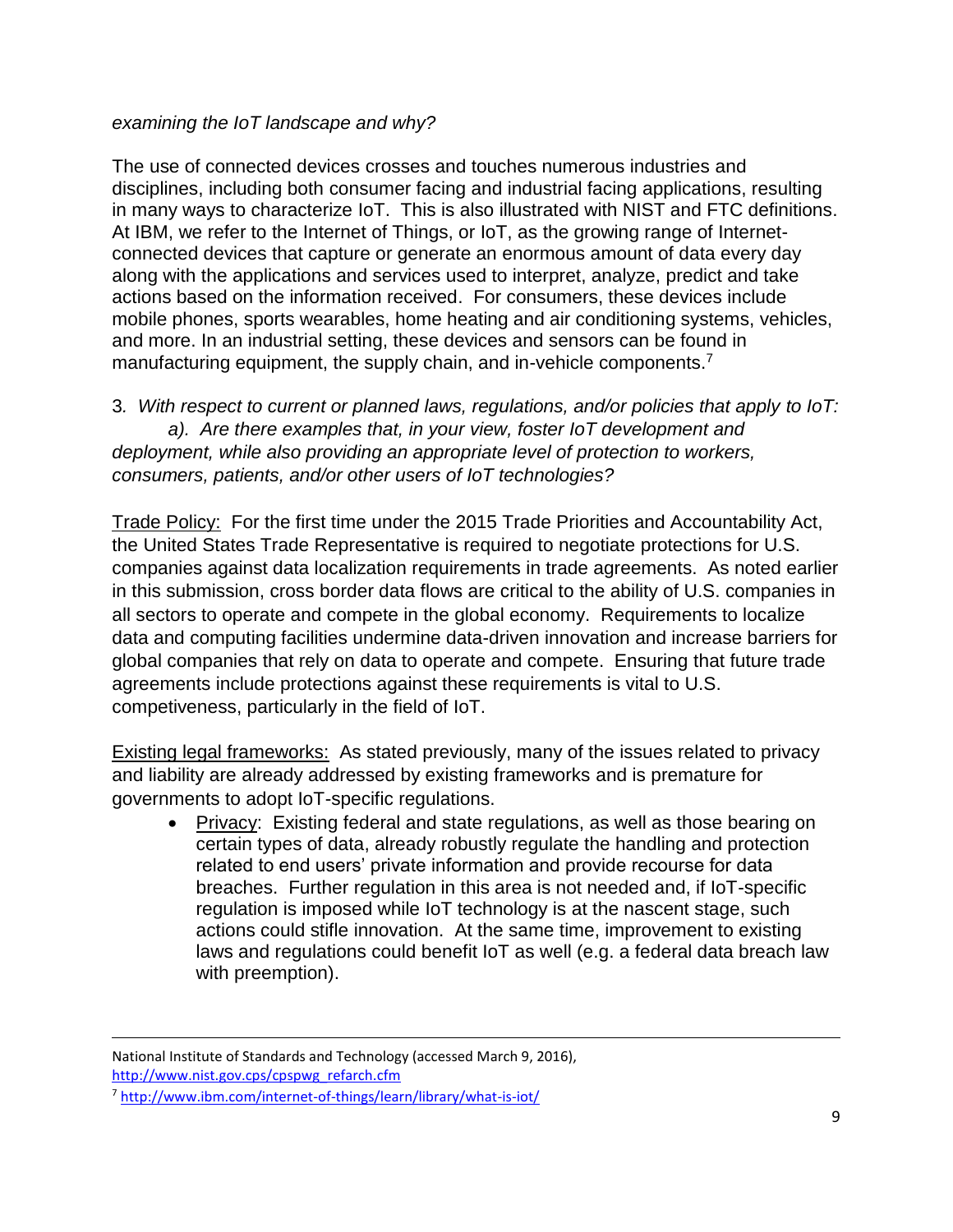Liability: Liability risks discussed with respect to IoT are not new or specific to IoT. Even though IoT creates interdependencies between multiple "things" or products, service providers and end users, that is also true for other types of technology and services with complex supply and value chains, such as outsourcing and vertical manufacturing processes, e.g., assembling an airplane. Thus, the well-established existing legal framework is fit to address liability issues in the field of IoT and we see no need for new liability rules for data. Existing tort law imposes liability for damages caused by products with design defects or manufacturing defects.

Security Testing and Coordinated Disclosure of Vulnerabilities: Enabling responsible and lawful security testing as well as the responsible and coordinated disclosure of found vulnerabilities to IoT manufacturers is an important way to foster IoT. Supporting a public discussion around these topics with an eye toward resolving conflicts is a role that might be played by governments.

As for security testing of IoT, in late 2015 the Library of Congress' rulemaking efforts resulted in a broad debate as to whether such security testing is appropriate, and resulted in the creation of a three-year exemption to The Digital Millennium Copyright Act's (DMCA) anti-circumvention provisions that allows for some "good faith security research" of computer programs included in consumer devices.<sup>8</sup> Such testing is limited to computer programs within lawfully acquired devices or machines, and is subject to current law, including the Computer Fraud and Abuse Act, which among other things prohibits unauthorized hacking of systems. It defined "good-faith security research" as meaning *"accessing a computer program solely for purposes of good-faith testing, investigation and/or correction of a security flaw or vulnerability, where such activity is carried out in a controlled environment designed to avoid any harm to individuals or the public, and where the information derived from the activity is used primarily to promote the security or safety of the class of devices or machines on which the computer program operates, or those who use such devices or machines, and is not used or maintained in a manner that facilitates copyright infringement."<sup>9</sup>*

We believe rules, such as testing in a controlled environment to avoid harm and a purpose to promote security and safety, are an important beginning to establishing lawful and careful approaches to security testing of IoT devices. However, given the limits of DMCA itself, this is not a complete approach to this subject and we believe further public discussion is needed to establish appropriate permissions and limitations on lawful security testing.

We expect there will be value in competition for monitoring, certification, and testing, much like the existing testing and certification for electrical and electromagnetic

l

<sup>8</sup> <http://copyright.gov/1201/2015/fedreg-publicinspectionFR.pdf>

<sup>9</sup> [http://copyright.gov/1201/2015/fedreg-publicinspectionFR.pdf,](http://copyright.gov/1201/2015/fedreg-publicinspectionFR.pdf) page 51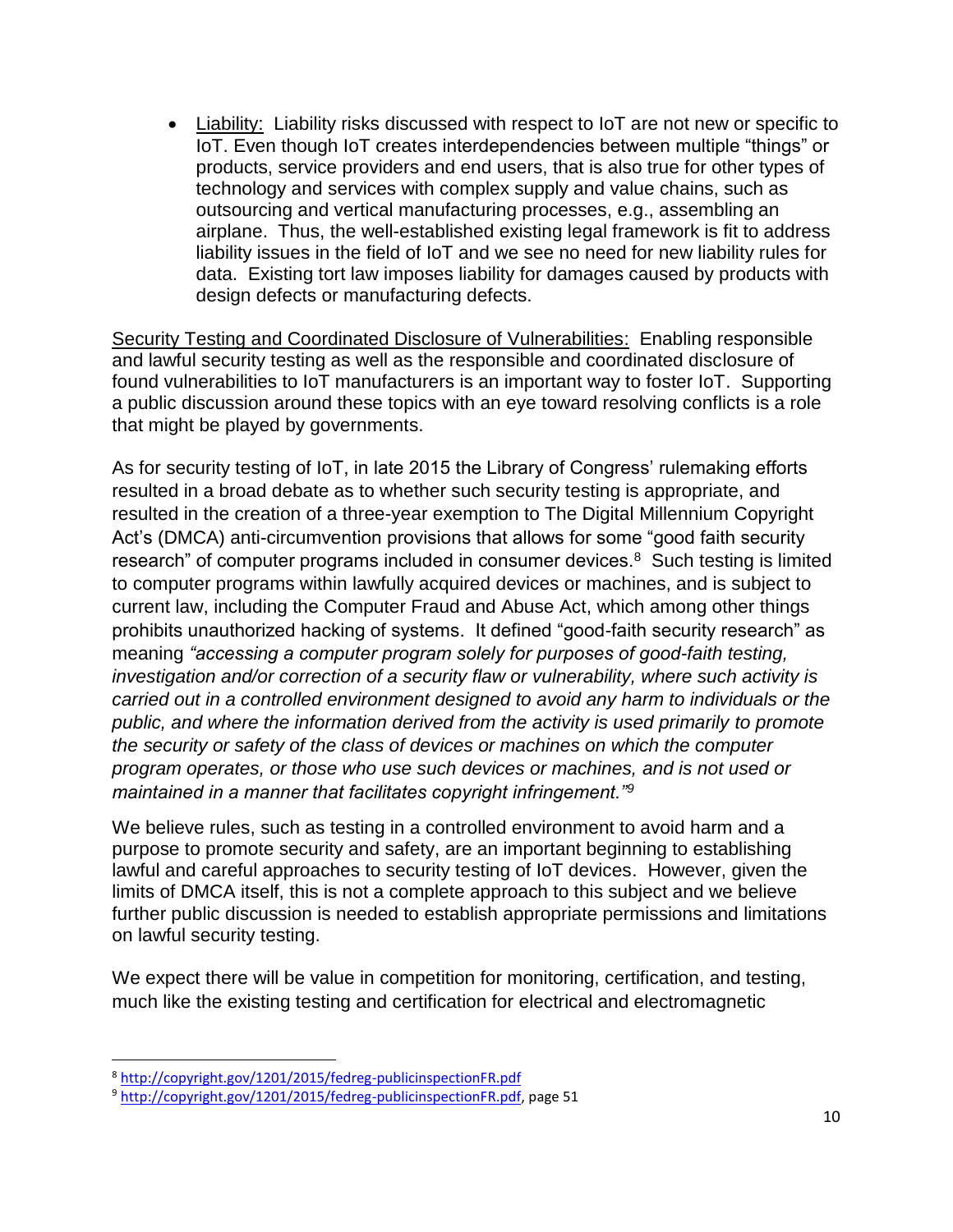specifications. Government should encourage the use of existing industry standards, testing, and certification of services provided by a competitive private industry.

The DMCA's exemption does not provide for how security vulnerabilities, if found, should be communicated to the manufacturer or others. This is referred to as "coordinated disclosure" or "responsible disclosure," i.e., the practice of sharing found vulnerabilities between researcher and manufacturers in such a way as to minimize dangerous impact to consumers or the community. How to conduct a proper "coordinated disclosure" is a topic of debate today. As traditional industries transform their business models around IoT, they will also have to understand and collaborate with the vendor and research communities in order to keep their systems and devices secure. Existing avenues utilizing self-regulating industry groups may need to expand in order to encourage prompt and effective coordinated disclosure.

A positive development in this area is the creation of IoT CERT for cyber-physical problems. This CERT is convening stakeholders from various industries to establish recommendations and guidelines to build trust among community members and to improve security overall. Certainty and trust as it pertains to security vulnerability handling as well as a coherent approach will help with adoption of IoT and provide a level of understanding of the protection that vendors are providing in the face of constant threat activity.

## b). Are there examples that, in your view, unnecessarily inhibit IoT development *and deployment?*

I. Recently, the Department of Transportation National Highway Traffic Safety Administration (NHTSA) issued an Enforcement Guidance Bulletin on Safety Related Defects and Emerging Automotive Technologies that could affect hardware, software or devices installed in, or connected to a vehicle.<sup>10</sup> It is an example of the convergence of cyber and physical security issues with overreaching policy recommendations that could be more harmful than helpful. Through the guidance, NHTSA was considering software to be motor vehicle equipment and thereby subject to reporting all safety related defects to NHTSA under the National Traffic and Motor Vehicle Safety Act. This broad interpretation could result in all software vulnerabilities being considered "defects" for reporting purposes, whether or not they caused a safety issue within a car. The broad scope of NHTSA's guidance could set an inaccurate and confusing precedent for other industries looking to adopt IoT.

II. As indicated in the introduction, governments around the world are considering or are already imposing digital trade barriers. U.S. companies have the most to lose if these barriers are not addressed. Cross border data flows must be preserved through bilateral and plurilateral trade agreements as seen in the E-Commerce Chapter of the Trans Pacific Partnership (TPP) that outlines essential disciplines for continued

l

<sup>10</sup> [https://www.federalregister.gov/articles/2016/04/01/2016-07353/request-for-public-comments-on-nhtsa](http://www.itic.org/servlets/emailLink?uuid=a841a822-4c37-4580-b367-0abde9642294)[enforcement-guidance-bulletin-2016-02-safety-related-defects](http://www.itic.org/servlets/emailLink?uuid=a841a822-4c37-4580-b367-0abde9642294)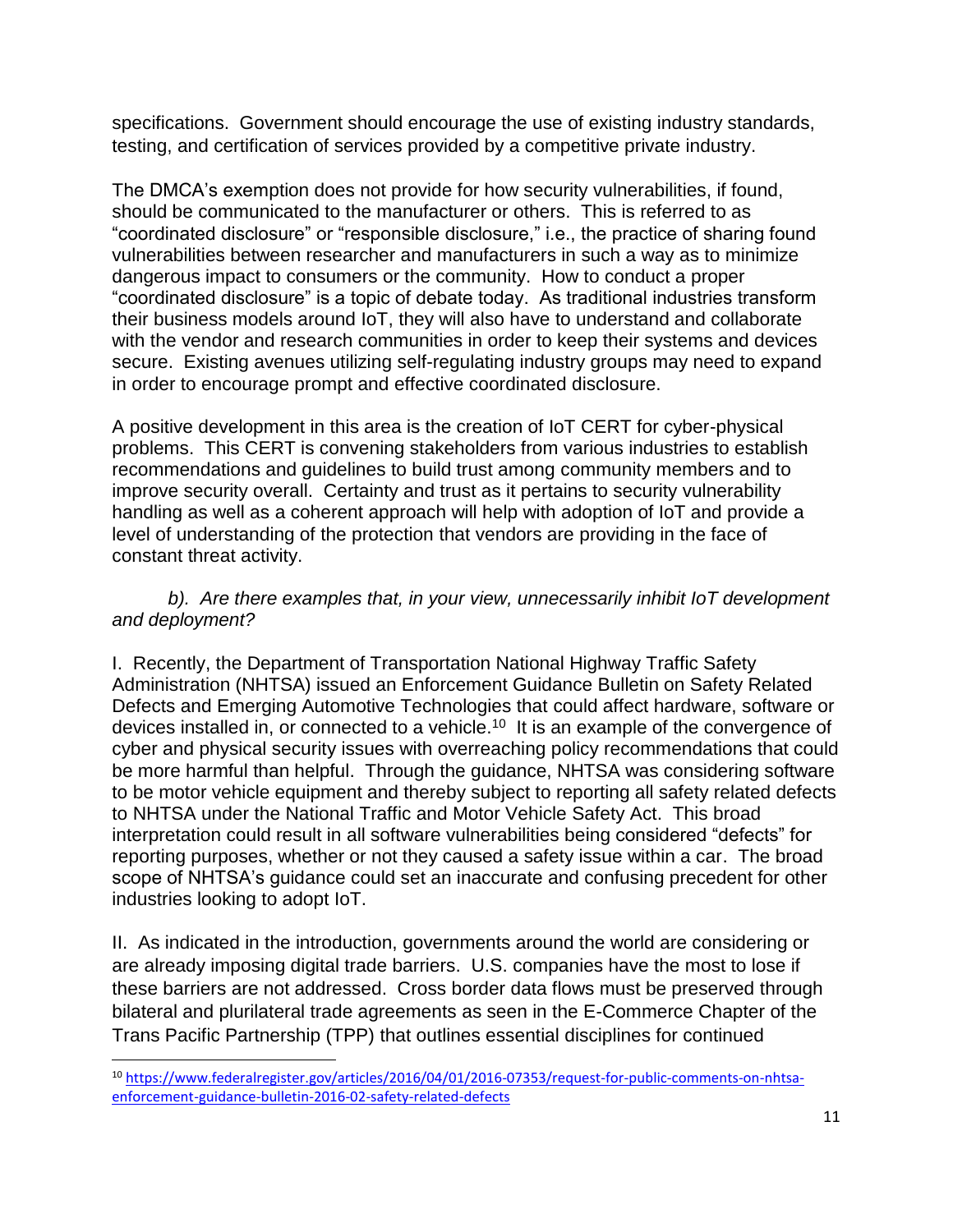realization of the potential the digital age offers, IoT being one area. IBM is hopeful that Congress will pass TPP this year and pave the way for continued innovation and U.S. leadership in the global market.

## 5*. Please provide information on any current (or concluded) initiatives or research of significance that have examined or made important strides in understanding the IoT policy landscape. Why do you find this work to be significant?*

IBM has a long history of innovation and research in IoT. We are currently deeply involved in IoT Security for Supervisory Control and Data Acquisition (SCADA) and Industrial Control Systems (ICS) systems, including cognitive security innovations to provide a robust solution to the complexity of this space. We are researching the use of blockchain, as a means of addressing open, secure and scalable solutions for both general and industry specific innovations across the IoT. We are also considering integration of disparate data sources for cognitive solutions to address grand challenges like: global food production, clean energy production, and healthcare. The IoT allows for IBM, our partners and our customers, the opportunity to transform businesses and have positive impact on the lives of millions around the world.

## 8*. How will IoT place demands on existing infrastructure architectures, business models, or stability?*

IoT will result in more data, processing, communications, storage, and a potential decrease in traceability between cause and effect. This could happen in two ways: (1) logic "dispersion," where the logic for carrying out an action is spread across elements running in a variety of locations, environments, and programming language; (2) logic completely "dissolved," into machine-learned decisions. Even today, it is often hard to determine the precise location of a problem in a system since individual elements may all act and operate as expected but still result in undesirable or incorrect behavior. The complexity of IoT interconnected systems and devices can exacerbate this challenge.

## 9*. Are there ways to prepare for or minimize IoT disruptions in these infrastructures? How are these infrastructures planning and evolving to meet the demands of IoT?*

If all devices start communicating at heavy rates and deployment out-paces networking, then systems – including safety critical systems – could be adversely impacted. For example, we expect that safety services such as fire, law enforcement, and emergency services will increasingly depend upon information provided by IoT systems. Accordingly, IoT offerings for those services should be designed and implemented with high availability and security redundancies to mitigate risk of failure.

IoT platforms are the control points for overall IoT operations. They collect, integrate, and otherwise manage the data itself and structure the processes that will be used to analyze that data. These platforms should be built to handle multiple data streams from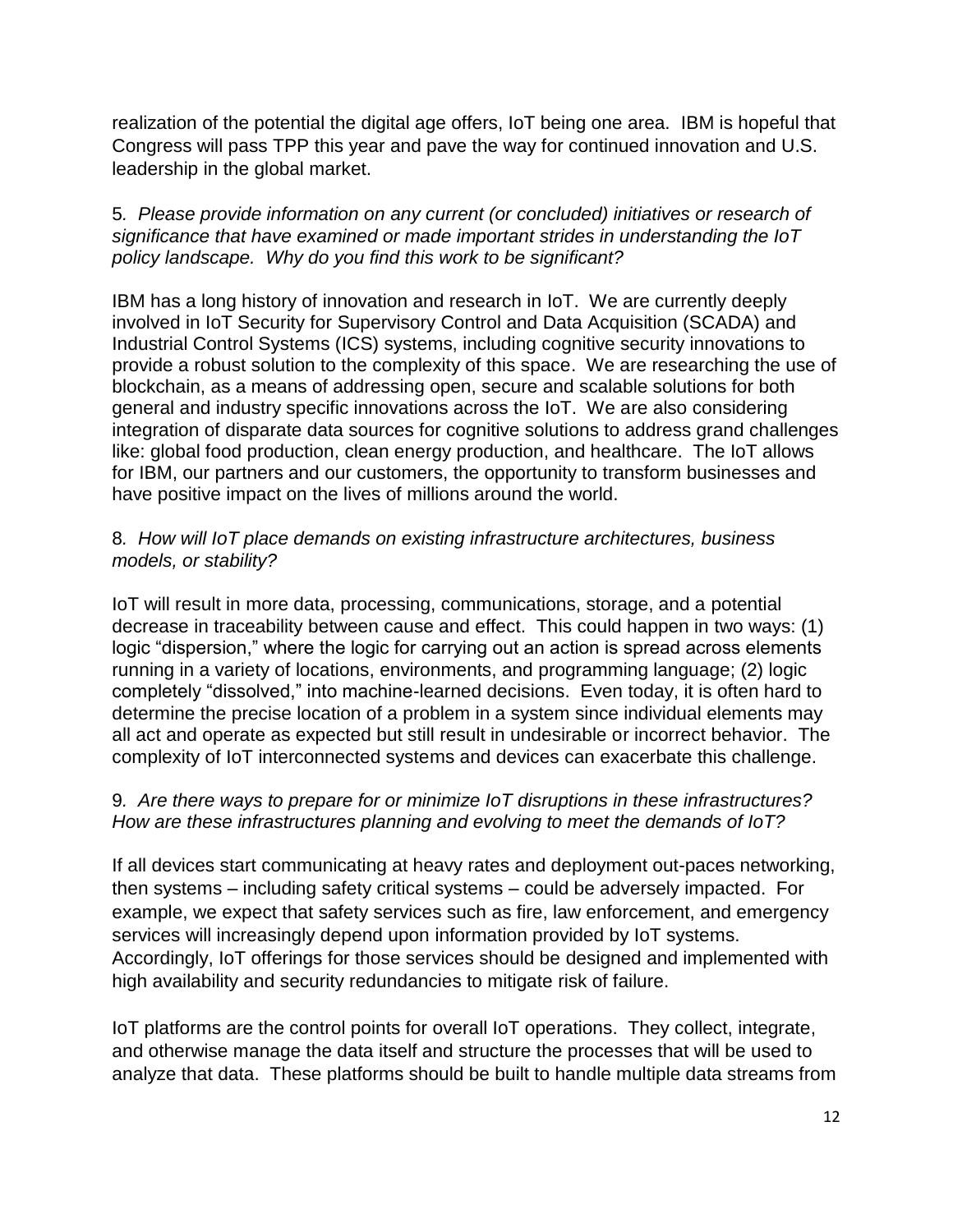disparate sources and need to implement privacy by design and security by design. Elastic cloud infrastructure should be built to absorb the increased burden of data and computation requirements. Cloud providers must actively manage the growth of data, communications, and processing on their systems.

## 15. *What are the main policy issues that affect or are affected by IoT? How should the government address or respond to these issues?*

A few years ago, Ginni Rometty, Chairman, CEO and President of IBM, declared at the Council of Foreign Relations that "data is the new natural resource" to highlight the onset of a new era of computing involving massive amounts of data to understand and make decisions.<sup>11</sup> For the true potential of this new era to see fruition, governments must allow the market place to remain flexible to the changes by enabling the free flow of data; promoting a risk-based approach to security and privacy; encourage the development of systems with privacy and security inherent in their design; and continuing to enable the creation of open standards necessary for interoperability of devices and networks.

Today, privacy regulations around the world affect how businesses handle, process, control, protect, store, and move information related to people. IoT will create much more of this information, putting even more pressure on proper handling of such information. With the additional complexities of configurations, architectures, and multiple devices and communications paths being used in IoT applications, there will be even more data storage and data usage scenarios to consider. This includes data held inside devices or intermediate computing systems that is stored or cached while in flight or in transit.

Data Use: Policy considerations on data use should depend on whether the context is B2C or B2B.

- B2C: Use of consumer data should be governed by existing privacy, consumer protection, and unfair commercial practices law. A need to create IoT-specific regulations on data use is premature.
- B2B: Data use rights between commercial parties should be governed by contractual relationships that are consistent with underlying requirements concerning, e.g., intellectual property rights, use of or access to any personal data, and regulatory restrictions that may be relevant. If consistency with applicable regulatory requirements is assured, data usage rights can be included in contractual vehicles and agreed by parties during negotiations. Mandating uniform rules to govern data usage in B2B is not workable, as data usage depends on the use case and type of data, including whether the data is confidential, of value to the owners, or requires secondary data use rights.

<sup>&</sup>lt;sup>11</sup> [https://www.ibm.com/ibm/ginni/pdf/G\\_Rometty\\_Council\\_of\\_Foreign\\_Relations\\_Remarks\\_as\\_prepared.pdf](https://www.ibm.com/ibm/ginni/pdf/G_Rometty_Council_of_Foreign_Relations_Remarks_as_prepared.pdf)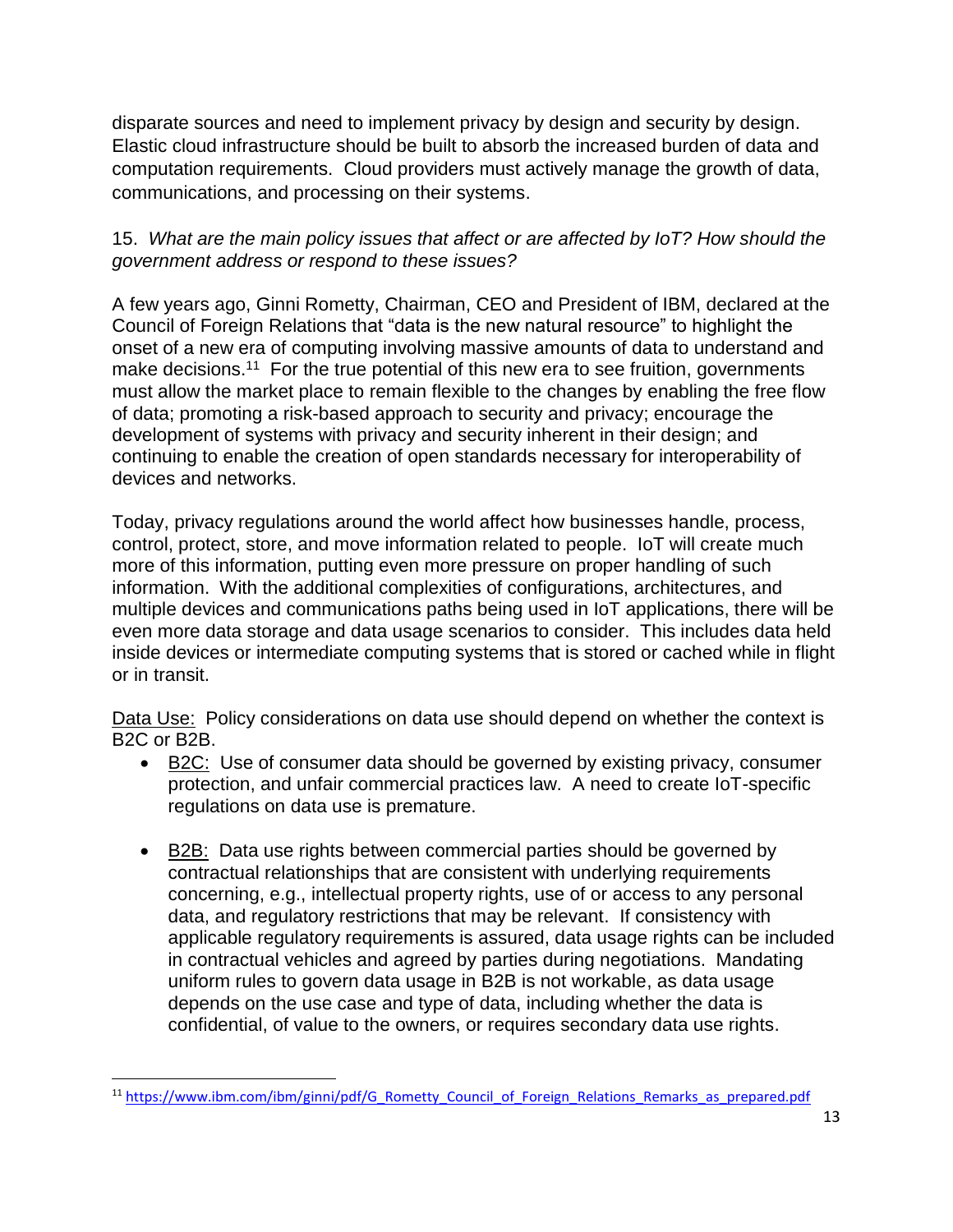16*. How should the government address or respond to cybersecurity concerns about IoT?*

As stated above, at this time, the government should not be focusing on establishing new regulations, instead it should be fostering a flexible model that allows innovation for both technology and security at the same time. The government should also continue to foster a community for cybersecurity information sharing, and work with the private sector to establish clearer guidelines for appropriate security research and coordinated disclosure.

## *a). What are the cybersecurity concerns raised specifically by IoT? How are they different from other cybersecurity concerns?*

Cybersecurity concerns apply to IoT much as they do to other digital environments. Connected devices can be used as personal devices as well as part of critical infrastructure. Most of the cloud-based IoT platforms as well as consumer-oriented devices may be managed in similar ways as we do today with cloud security and mobile phone security. However, there may be some cases where limitation arise from the embedded nature of the IoT device (as opposed to its platform), i.e., IoT devices may be constrained in processing capacity, memory capacity, available power, and lack of proximity to human interaction. This can limit the device's ability to be promptly updated, modified, and fixed after deployment and to defend and protect itself against attack.

Clearly this will vary as to the device itself and how it is deployed, and therefore the outcome of a cybersecurity attack may have very different results.

IoT may also combine both digital and physical systems that can directly affect safety – or can potentially cause harm to life or the environment. In all instances, cybersecurity protections should be included in hardened systems designed for resiliency and safety.

### *c). What role or actions should the Department of Commerce and, more generally, the federal government take regarding policies, rules, and/or standards with regards to IoT cybersecurity, if any?*

The government should foster research and innovation in the area of cybersecurity in order to stay ahead of potential attacks and subversion. This is best done through open collaboration, information sharing, and competition in providing services to businesses to address this need. Examples of healthy collaboration and research exist with the NIST Cybersecurity Framework and CERT advisories.

17. *How should the government address or respond to privacy concerns about IoT? a). What are the privacy concerns raised specifically by IoT? How are they different from other privacy concerns?*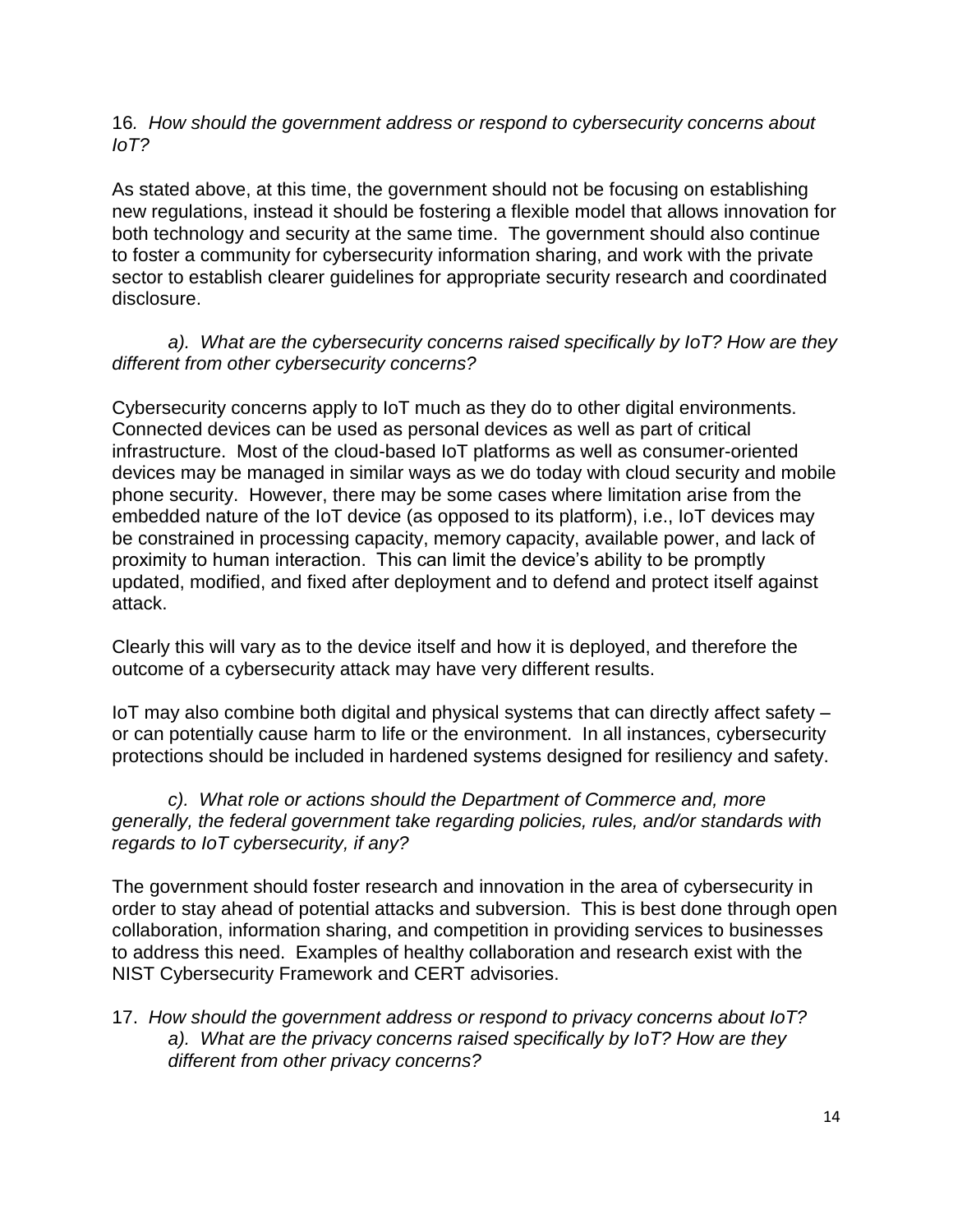With IoT systems there is more data available, in more forms, and sampled closer to people (for example from wearable devices). As technologies for interpreting unstructured information advance, data collected by sensors may potentially be associated with individuals in new ways.

*c). What role or actions should the Department of Commerce and, more generally, the federal government take regarding policies, rules, and/or standards with regards to privacy and the IoT?*

Government should work to ensure the free flow of information, and recognize the global nature of the digital economy. Rights to and use of information should be handled through contractual terms and existing laws and principles, allowing for innovation and competition to occur and the market to determine appropriate use and handling of personal information. Government should promote "privacy by design."

- 20. *What factors should the Department consider in its international engagement in:*
	- *a. Standards and specification organizations?*
	- *b. Bilateral and multilateral engagement?*
	- *c. Industry alliances?*
	- *d. Other?*

Many existing standards and guidance organizations, world-wide, are working on guidelines and recommendations for IoT and security in IoT systems. In particular, ISO/IEC, IEEE, ETSI, Industrial Internet Consortium (IIC), Open Interconnect Consortium (OIC), NIST, and CERT are working in this area as is the EU Alliance for Internet of Things Innovation (AIOTI).

IBM recommends a formal dialogue between the U.S. and other governments, including the EU, on matters related to IoT, including standards and regulations. By way of example, governments in both the U.S. and EU are currently in the beginning phase of developing a detailed IoT strategy. Therefore, these governments now have a unique opportunity to develop common approaches.

## 21. *What issues, if any, regarding IoT should the Department focus on through international engagement?*

We encourage the Department to recognize that for IoT's benefits to be fully enjoyed around the world, data must be able to flow across geo-political boundaries. Also, IoT will rely on network neutrality to ensure the IoT data will be able to move freely through communications networks. Other forms of connectivity between people and communities are diverging from geo-political boundaries. Examples of this are transportation, communications, water, and power networks. We encourage continued attention to network neutrality.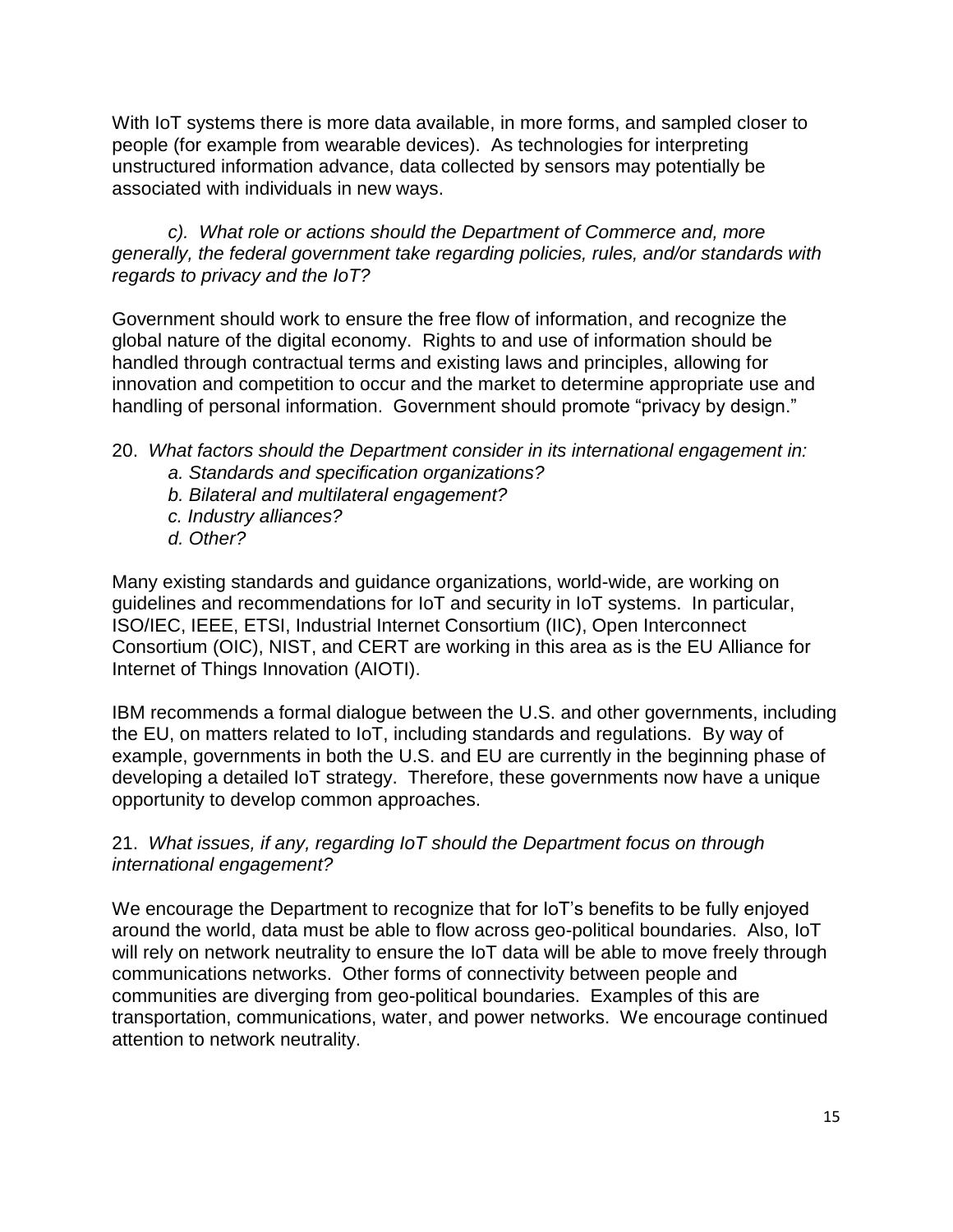Cooperation among nations could also help develop:

- Rules for digital trade that enable data flows and limit data localization (for example, the Asia Pacific Economic Cooperation (APEC) Cross Border Privacy Rules (CBPR) recognize that the ability to exchange information across country borders is a fundamental tool for business in the global digital economy; the APEC CBPR enable strong but trusted data flows in the APEC region that, by design, create more interoperability among varied governmental regulation);
- Synergies and interoperability in approaches towards cloud computing, cybersecurity, and encryption;
- Regulatory cooperation and standardization in Industrial Control Technology (ICT) products/solutions;
- Develop interoperable approaches to the Internet of Things (e.g., platforms, standards, data ownership, and reference architectures) and its use cases (e.g., healthcare, connected vehicles, smart manufacturing);
- Develop frameworks to promote transatlantic investment in research and development

# 23. *Are there policies that the government should seek to promote with international partners that would be helpful in the IoT context?*

With the rise in the number of devices simultaneously accessing and communicating over the Internet, continued attention to adoption of IPv6 is recommended. Further, government should encourage the adoption of wireless communications technologies which offer greater bandwidth and wider coverage. This extends both in the network speed dimension as well as the network coverage (e.g. low power, long range wireless networking).

Government should continue to promote and facilitate adoption of IPv6 over IPv4. IPv6 offers:

- longer address space than IPv4 to accommodate more devices being directly addressable on the network
- enables devices to have multiple addresses
- supports multicast, anycast, and other features
- better support for secure communications than IPv4

#### 24. *What factors can impede the growth of the IoT outside the U.S. (e.g., data or service localization requirements or other barriers to trade), or otherwise constrain the ability of U.S. companies to provide those services on a global basis? How can the government help to alleviate these factors?*

Difference, or even worse contradictions, in IoT rules developed in other geographies will harm the ability of U.S. companies to export their IoT solutions because adjustments will be required resulting in additional cost, and in a lower competitive position for U.S. companies. Therefore, we strongly recommend the U.S. government to engage in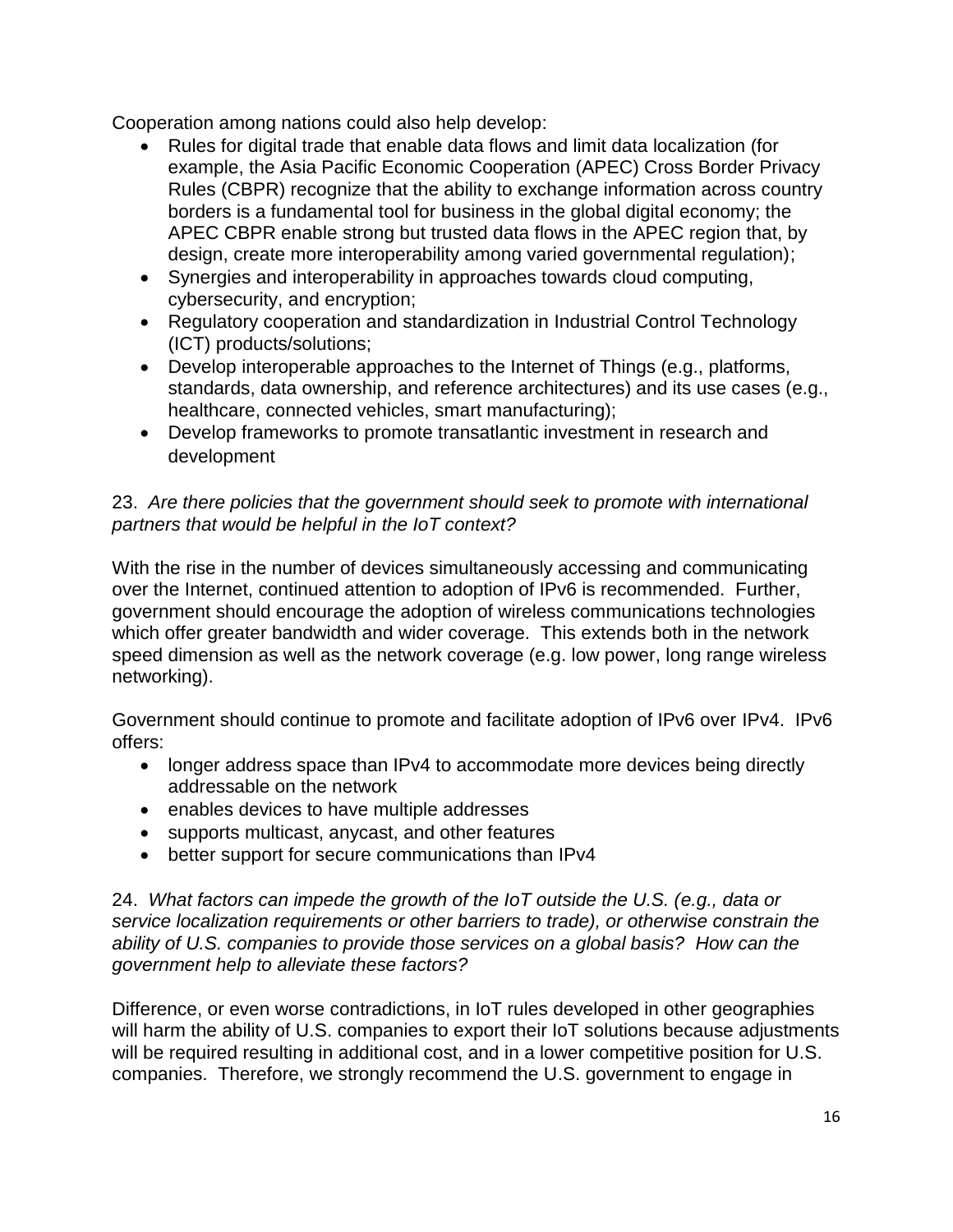international cooperation to develop common, or at minimum, interoperable rules.

Data privacy and localization regulations which are tied to geo-political borders are not in sync with how information and processing occurs by companies that serve a global customer set. It is important for global companies to be able to innovate and compete. Allowing cross border data flows while balancing privacy and security obligations enables this innovation and competition. Overly restrictive regulations may result in stifling innovation and unworkable business constraints, resulting in lost business opportunities.

## 25. *Are there IoT policy areas that could be appropriate for multistakeholder engagement, similar to the NTIA-run processes on privacy and cybersecurity?*

IoT, by bringing together cyber and physical systems, will necessarily require the coordination and interaction between what have been separate areas of concentration in government offices. Some examples for the Department to consider include: FDA and NHTSA, as driver safety is affected by medical devices communicating with vehicles; FDA and OSHA, as worker safety is affected by wearable devices used by employees for worker safety and assist in reporting accidents and diagnosing medical problems; FAA and NTSB as a wider and wider range of autonomous, semiautonomous, and large and small aircraft are used for business purposes.

26. What role should the Department of Commerce play within the federal government *in helping to address the challenges and opportunities of IoT? How can the Department of Commerce best collaborate with stakeholders on IoT matters?*

We recommend that an open and competitive market be used to find the appropriate use of IoT for enabling improved operations, lowering costs of operation, and facilitating better conservation of the environment. The Department of Commerce can ensure that such an open market continues to exist for the U.S. economy as more and more industries utilize the Internet and connected devices.

27. *How should government and the private sector collaborate to ensure that infrastructure, policy, technology, and investment are working together to best fuel IoT growth and development? Would an overarching strategy, such as those deployed in other countries, be useful in this space? If the answer is yes, what should that strategy entail?*

We recommend that government and the private sector continue to work together through open standards, research and development, and world-wide communications and agreement on regulations governing IoT. Government should foster innovation and competition by industry to design, implement, and deliver ever more available, resilient, and defensive (resilient, robust, resistant, and recovering) from attack, misuse, tampering, and malfunction. This is an area where fostering competition through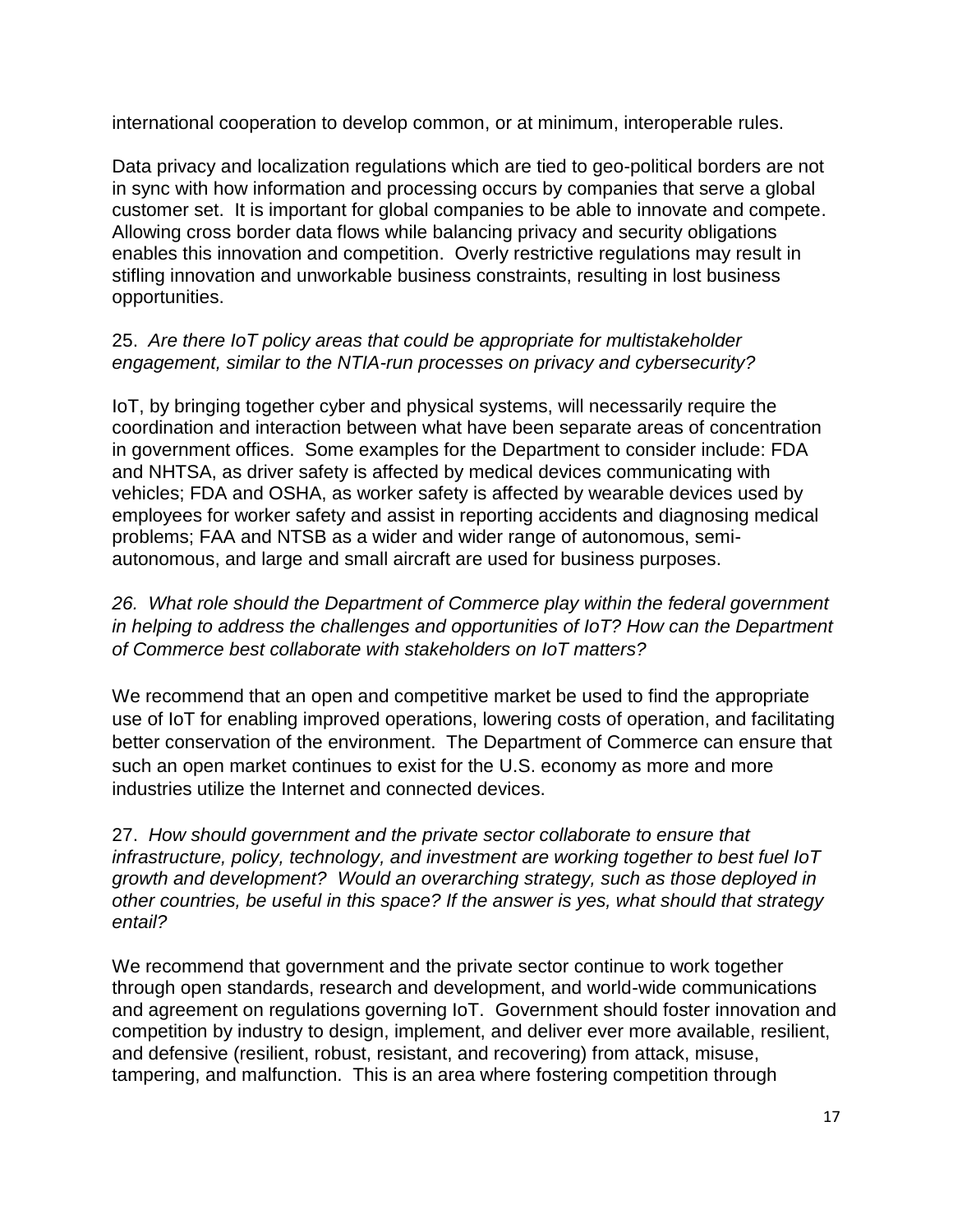research and contests could assist in advancing technology.

As with other digital environments in the past, IoT has a world-wide impact and influence, necessitating a global view to foster innovation and competition. A key component to realize this potential is "educating the next generation to participate in and contribute to the global digital economy…education has not kept pace with innovation, and disparities between children from low-income families in educational attainment and subsequent employment are greater than ever." 12 More should be done to prepare students with the kinds of technical, physical science and business skills that the labor market increasingly demands. Programs like  $P$ -TECH<sup>13</sup> and FIRST<sup>14</sup> are providing the environment and tools to help children thrive in science, technology, engineering and math (STEM) and chart a course for their educational and career paths. Government partnership and sponsorship of such programs are imperative to sustaining US economic competitiveness and growth of global economy.

# **C. Conclusion**

The Internet of Things is revolutionizing the way we live by transforming everyday objects around us into an ecosystem of information and automation. From home security to smart refrigerators, everything is becoming more technologically advanced. The Internet of Things promises to connect the whole world into one huge information exchange.<sup>15</sup> IoT applications share information with us about the cars we drive, the tools we use, the buildings we live in, and the world around us. But without the addition of cognitive computing, the usefulness of the plethora of information now available would be limited by its own complexity and scale. We would only be able to see slivers of insight. The rest would remain in the dark. IBM believes that cognitive computing is fundamental in realizing the true value of the Internet of Things.

We emphasize the importance of adopting a "wait-and-see" approach before the promulgation of any new regulations that IoT would be subject to. Interagency and international coordination between the U.S. and other governments, for example the member countries of the EU, is essential in crafting a legal framework that not only achieves its regulatory goals but continues to foster innovation and competition. By encouraging innovation and competition, the government should encourage the IoT market to build security and privacy by design, and to promote trust and confidence in developing and implementing IoT. Promoting open standards and use of open source tools and capabilities encourages transparency and more inclusive participation of citizens and companies in the IoT ecosystem.

As with all evolving areas, flexibility is necessary to facilitate transformation. Similar to the approach taken to the development of the Internet, the details of the implementation

 $12$  To Innovate, We Must Educate, blog post, Stanley S. Litow, VP, Corporate Citizenship & Corporate Affairs, January 20, 2016[, http://www.huffingtonpost.com/stanley-s-litow/to-innovate-we-must-educate\\_b\\_9012094.html](http://www.huffingtonpost.com/stanley-s-litow/to-innovate-we-must-educate_b_9012094.html) <sup>13</sup> <http://ptechnyc.org/>

<sup>14</sup> <http://www.firstchampionship.org/>

<sup>15</sup> PTech@Brooklyn students describe "Internet of Things"<https://www.youtube.com/watch?v=faB6lT0Uqhw>